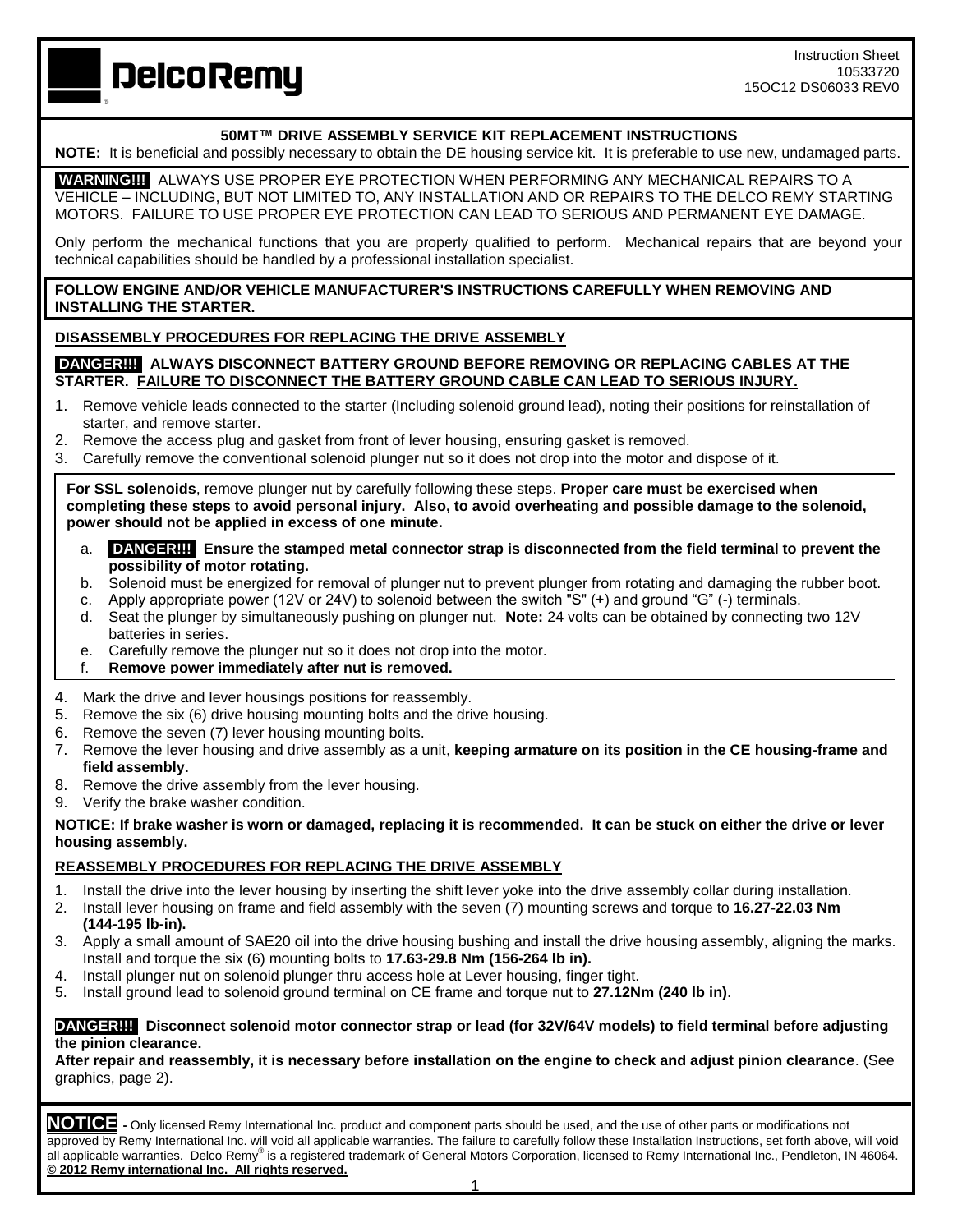*NOTICE!* It is recommended that the SSL instruction sheet, 10500262, be obtained from our website, **[www.delcoremy.com](http://www.delcoremy.com/)**, before reinstalling the plunger nut and adjusting pinion clearance. These instructions are more detailed.

# **Following these steps carefully is important for adjusting pinion clearance.**

**Proper care must be exercised when completing these steps to avoid personal injury and/or property damage. Also, to avoid overheating and possible damage to the solenoid, power should not be applied in excess of one (1) minute.**

- **DANGER!!! Ensure the stamped metal connector strap is disconnected from the field terminal to prevent the possibility of motor from rotating.**
- Energize solenoid to prevent plunger from rotating and damaging the rubber boot while turning plunger nut to adjust pinion clearance.
- Apply appropriate power (12V or 24V) to solenoid between the switch "S" (+) and "G" ground (-) terminals.
- Seat the plunger by simultaneously pushing on 1/2" plunger nut. **Note:** 24 volts can be obtained by connecting two 12V batteries in series.
- Adjust plunger nut to obtain the pinion clearance 0.328"-0.390" from pinion face to housing face. (See graphics below)
- **Remove power immediately after adjustment is completed.**
- 6. Reinstall access plug and gasket in front of the lever housing and torque plug to a minimum of **8.1 Nm (72 lb in)**
- 7. Reinstall solenoid-to-motor field connector strap or lead (for 32V/64V models).
- 8. Reinstall field terminal and solenoid motor terminal nuts **finger tight**.
- 9. Torque field terminal and solenoid motor terminal nuts to **27.12 Nm (240 lb in**) (**1.8-4.3 Nm for 32V/64V on solenoid side)**.
- 10. For insulated models, remove the nut and washer assembly from solenoid ground terminal and install the flex ground lead.
- 11. Install ground terminal nut and washer assembly on solenoid and tighten to **1.8-4.3 Nm (16-38 lb in)**.
- 12. Reinstall starter and connect cables and other leads, as removed.
- 13. Reconnect the negative (-) cable at the battery.



**Technical support: USA 800 854 0076, Mexico 01 800 000 7378, Brazil 0800 703 3526, South America 55 11 2106 6510 or visit delcoremy.com**

**NOTICE -** Only licensed Remy International Inc. product and component parts should be used, and the use of other parts or modifications not approved by Remy International Inc. will void all applicable warranties. The failure to carefully follow these Installation Instructions, set forth above, will void all applicable warranties. Delco Remy® is a registered trademark of General Motors Corporation, licensed to Remy International Inc., Pendleton, IN 46064. **© 2012 Remy international Inc. All rights reserved.**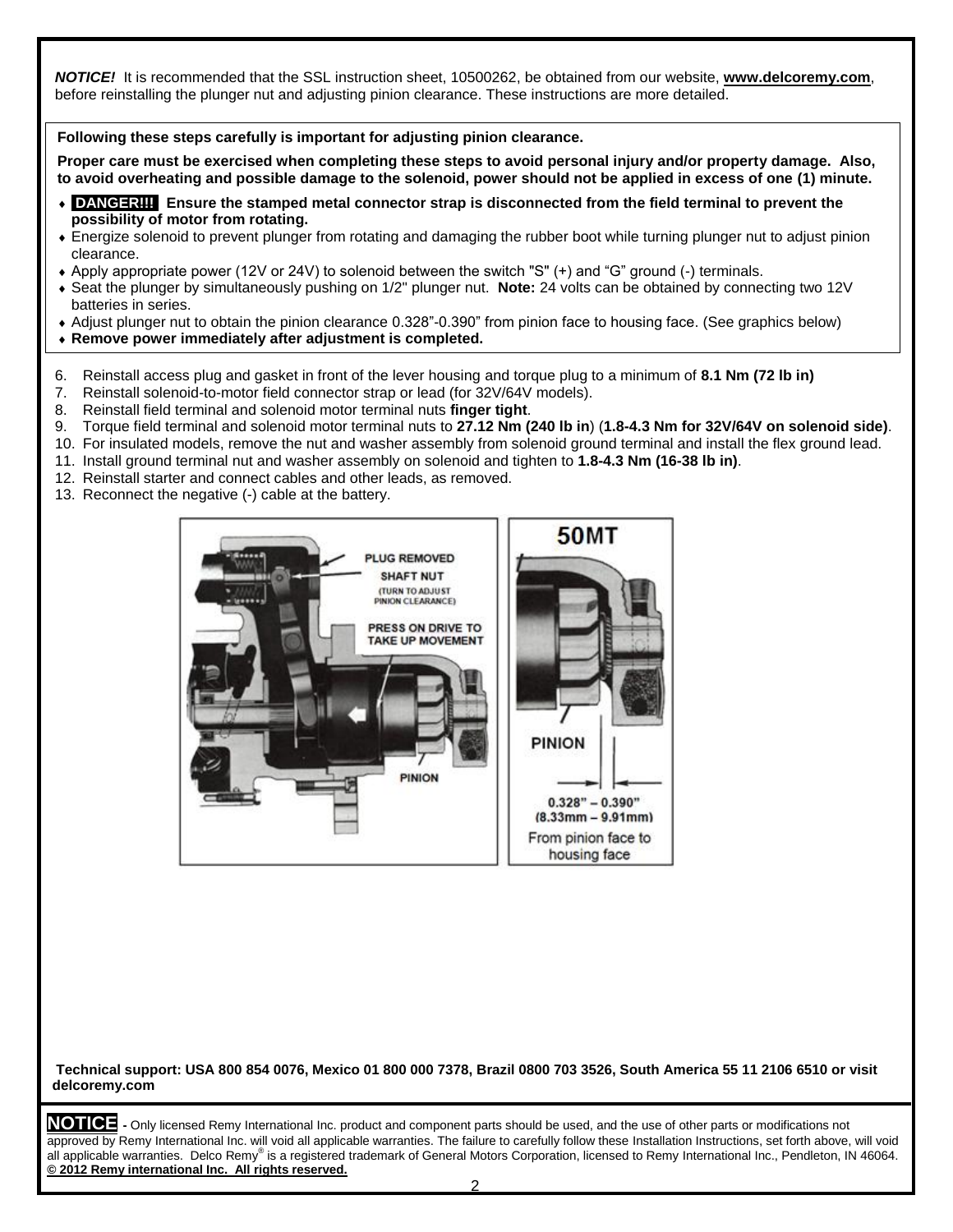**DelcoRemy** 

# **INSTRUCCIONES DE REEMPLAZO DE IMPULSOR 50MT™**

**NOTA:** Es beneficioso y posiblemente necesario obtener el kit de reparación de la coraza frontal. Es preferente utilizar partes nuevas, y sin daño.

**THPRECAUCIÓN!!!!]**USE SIEMPRE PROTECCIÓN OCULAR CUANDO REALICE CUALQUIER ACTIVIDAD RELACIONADA CON LA REPARACIÓN MECÁNICA A UN VEHÍCULO, INCLUYENDO, MÁS NO LIMITANDO A CUALQUIER REPARACIÓN O INSTALACIÓN DE MOTORES DE ARRANQUE DELCO REMY. OMITIR EL USO DE PROTECCIÓN OCULAR APROPIADA PUEDE RESULTAR EN DAÑOS Y LESIONES PERMANENTES A LOS OJOS.

Ejecute solamente las funciones mecánicas que está apropiadamente calificado para realizar. Las reparaciones mecánicas que se encuentran fuera de sus capacidades técnicas deben ser manejadas por especialistas profesionales de instalación.

**SIGA CUIDADOSAMENTE LAS INSTRUCCIONES DEL FABRICANTE DEL MOTOR DE COMBUSTIÓN Y/O EL VEHÍCULO AL MOMENTO DE INSTALAR O REMOVER LA MARCHA.**

# **PROCEDIMIENTO DE DES-ENSAMBLE PARA EL REEMPLAZO DE IMPULSOR**

**¡¡¡PELIGRO!!! SIEMPRE DESCONECTE EL CABLE NEGATIVO (-) DE BATERÍA ANTES DE REMOVER O REEMPLAZAR LOS CABLES EN LA MARCHA. UNA FALLA AL DESCONECTAR EL CABLE DE TIERRA PUEDE LLEVAR A LESIÓN SERIA.**

- 1. Remueva los cables y arneses conectados al motor de arranque (incluyendo el cable de tierra del solenoide), identificando las posiciones para su re-instalación y remueva el motor de arranque.
- 2. Remueva el tapón de acceso y empaque de la parte delantera de la coraza horquilla, asegurándose de que el empaque sea removido.
- 3. Cuidadosamente retire la tuerca del solenoide convencional para que esta no caiga dentro del motor.

**Para solenoides SSL**, retire cuidadosamente la tuerca del embolo de acuerdo a los siguientes pasos. Debe tenerse el cuidado apropiado al realizar estos pasos para evitar daños personales**. Además, para evitar sobrecalentamiento y posibles daños al solenoide, no debe energizarse por más de un (1) minuto.**

- a. **¡¡¡PELIGRO!!! Asegúrese de que el conector de metal se encuentra desconectado de la terminal de la bobina de campo para evitar la posibilidad de que el motor gire.**
- b. Energice el solenoide para evitar que el émbolo gire y dañe el cubre polvo mientras es apretada la tuerca del émbolo para ajustar el claro de piñón.
- c. Aplique la alimentación adecuada (12V o 24V) al solenoide entre las terminales del interruptor "S" (+) y tierra "G" (-).
- d. Asiente el émbolo empujando simultáneamente la tuerca del émbolo de 1/2". **Nota:** Se pueden obtener 24 voltios mediante la conexión en serie de dos baterías de 12 V.
- e. Cuidadosamente retire la tuerca del embolo para que ésta no caiga dentro del motor.
- f. Retire la energía inmediatamente después de retirar la tuerca.
- 4. Marque la posición de la coraza-nariz y la coraza-horquilla para su re-ensamble.
- 5. Remueva los seis (6) tornillos de montaje de la coraza-nariz y la misma coraza-nariz
- 6. Retire los siete (7) tornillos de montaje de la coraza horquilla.
- 7. Retire la coraza horquilla y el impulsor, manteniendo fija la armadura en su posición para evitar la de pérdida de posición de los carbones con el conmutador de la armadura.
- 8. Retire el impulsor.
- 9. Verifique la condición de la roldana freno.
- **NOTA: Si la roldana se encuentra desgastada, considere su reemplazo**

#### **PROCEDIMIENTO DE RE-ENSAMBLE PARA EL REEMPLAZO DE IMPULSOR**

- 1. Instale el impulsor en la cavidad de la horquilla verificando que los pernos en la horquilla se coincidan con el alojamiento en el drive
- 2. Instale la coraza horquilla en la carcasa y apriete los siete (7) tornillos de montaje a **16.27-22.03 Nm (144-195 lb-in)**
- 3. Aplique unas gotas de aceite tipo SAE20 sobre el buje e instale la coraza frontal (campana) en la misma posición en que la retiró, alineando las marcas. Instale y apriete los seis (6) tornillos de montaje a **17.63-29.8 Nm (156-264 lb in)**.

**NOTA -** Solamente deben ser usados productos y componentes Remy International Inc., el uso de otras partes o modificaciones no aprobadas por Remy International Inc. anulará todas las garantías aplicables. No seguir cuidadosamente las instrucciones de instalaciones expuestas en este documento anulará todas las garantías aplicables. Delco Remv<sup>®</sup> es una marca registrada de General Motors Corporation, autorizada bajo licencia a Remy International Inc., Pendleton, IN 46064.

**© 2012 Remy International Inc. Todos los derechos** 3